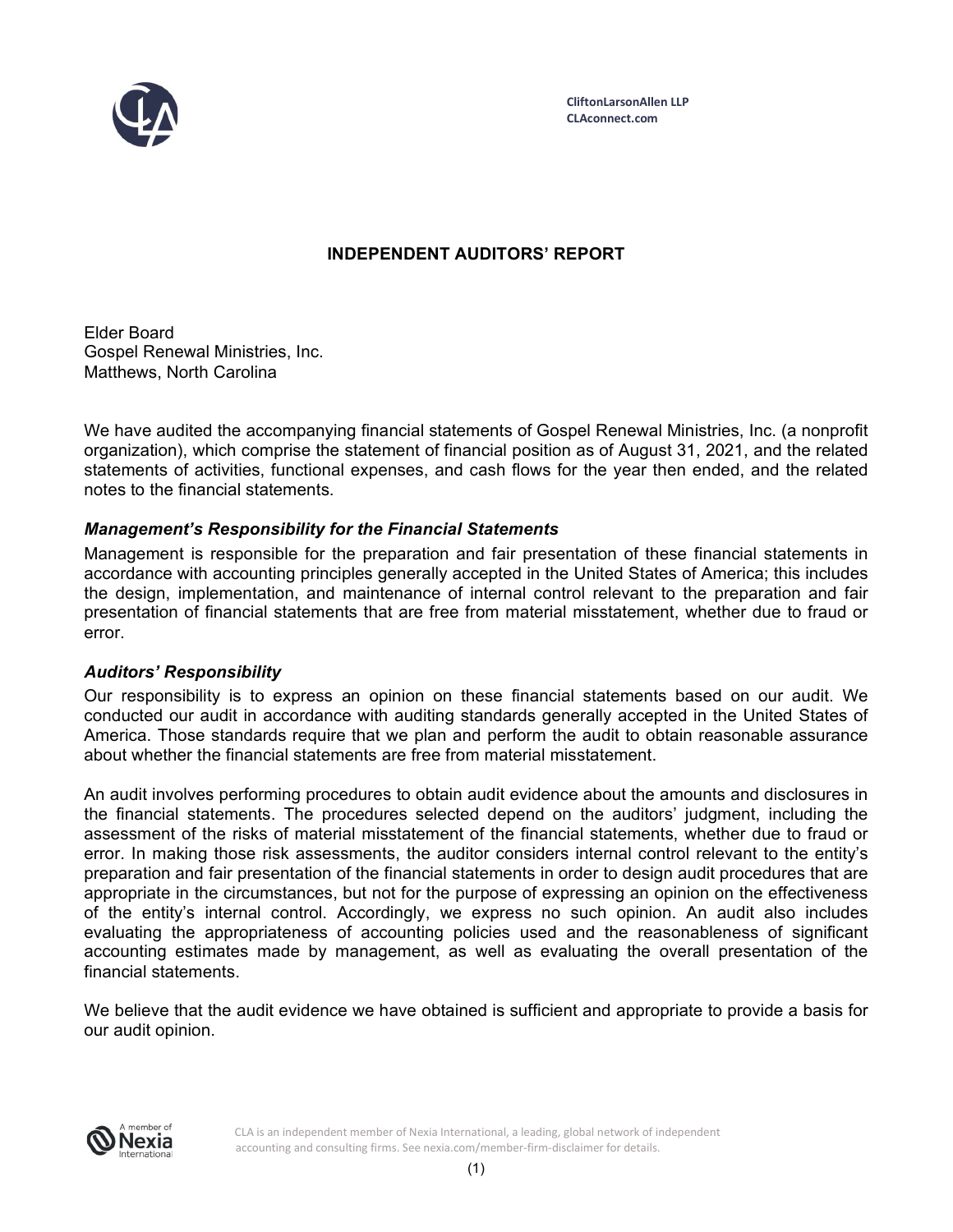# **Opinion**

In our opinion, the financial statements referred to above present fairly, in all material respects, the financial position of Gospel Renewal Ministries, Inc. as of August 31, 2021, and the results of its operations and its cash flows for the year then ended in accordance with accounting principles generally accepted in the United States of America.

# Emphasis-of-Matter Regarding Changes in Accounting Principles

As discussed in Note 1 to the financial statements, the Church adopted the provisions of Financial Accounting Standards Board (FASB) Accounting Standards Update (ASU) 2014-09, Revenue from Contracts with Customers. Our opinion is not modified with respect to that matter.

Clifton Larson Allen LLP

CliftonLarsonAllen LLP

Charlotte, North Carolina May 2, 2022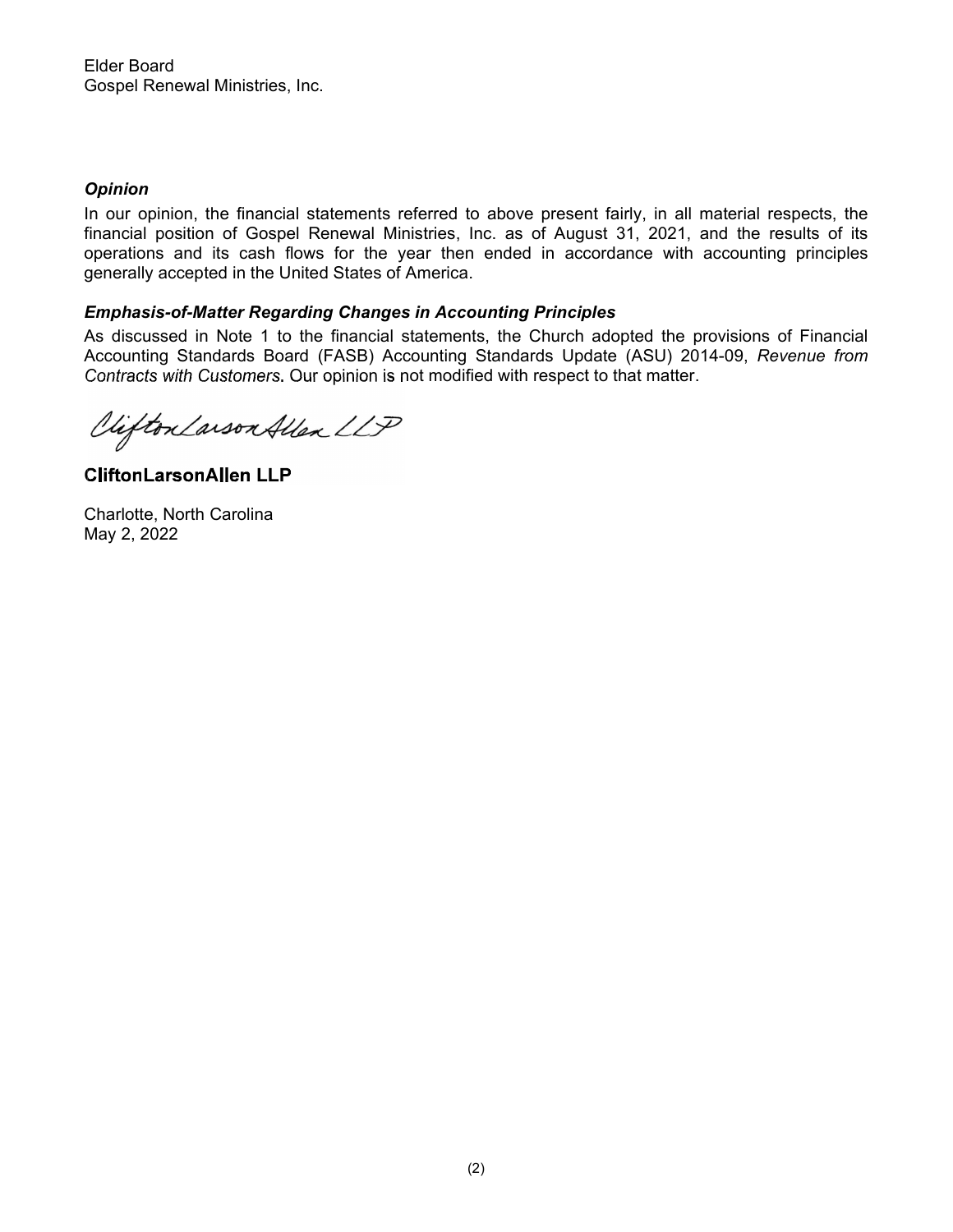### GOSPEL RENEWAL MINISTRIES, INC. STATEMENT OF FINANCIAL POSITION AUGUST 31, 2021

#### ASSETS

| <b>ASSETS</b>                                               |                       |
|-------------------------------------------------------------|-----------------------|
| <b>CURRENT ASSETS</b>                                       |                       |
| Cash and Cash Equivalents                                   | 4,247,873<br>\$       |
| <b>Other Receivables</b>                                    | 24,500                |
| <b>Undeposited Funds</b>                                    | 87,242                |
| <b>Total Current Assets</b>                                 | 4,359,615             |
| PROPERTY AND EQUIPMENT                                      |                       |
| Land and Improvements                                       | 1,812,879             |
| Leasehold Improvements                                      | 25,275                |
| <b>Building and Improvements</b>                            | 13, 122, 395          |
| Furniture and Equipment                                     | 2,130,587             |
| Website<br><b>Total Property and Equipment</b>              | 128,199<br>17,219,335 |
| Accumulated Depreciation and Amortization                   | (8,399,518)           |
| Property and Equipment, Net                                 | 8,819,817             |
|                                                             |                       |
| <b>OTHER ASSETS</b>                                         |                       |
| <b>Certificates of Deposit</b><br><b>Total Other Assets</b> | 115,974<br>115,974    |
|                                                             |                       |
| <b>Total Assets</b>                                         | 13,295,406            |
| <b>LIABILITIES AND NET ASSETS</b>                           |                       |
| <b>LIABILITIES</b>                                          |                       |
| <b>Current Liabilities:</b>                                 |                       |
| <b>Accounts Payable</b>                                     | \$<br>145,560         |
| Credit Cards Payable                                        | 70,928                |
| <b>Other Accrued Expenses</b>                               | 185,865               |
| <b>Accrued Payroll Expenses</b>                             | 86,090                |
| <b>Deferred Revenue</b>                                     | 6,455                 |
| Note Payable                                                | 2,269,889             |
| <b>Total Current Liabilities</b>                            | 2,764,787             |
| Long-Term Liabilities:                                      |                       |
| Deferred Lease Liability                                    | 6,261                 |
| <b>Total Liabilities</b>                                    | 2,771,048             |
|                                                             |                       |
| <b>NET ASSETS</b><br><b>Without Donor Restrictions:</b>     |                       |
| Designated by the Board of Elders                           | 136,634               |
| Undesignated                                                | 9,934,447             |
| <b>With Donor Restrictions</b>                              | 453,277               |
| <b>Total Net Assets</b>                                     | 10,524,358            |
|                                                             |                       |
| <b>Total Liabilities and Net Assets</b>                     | 13,295,406            |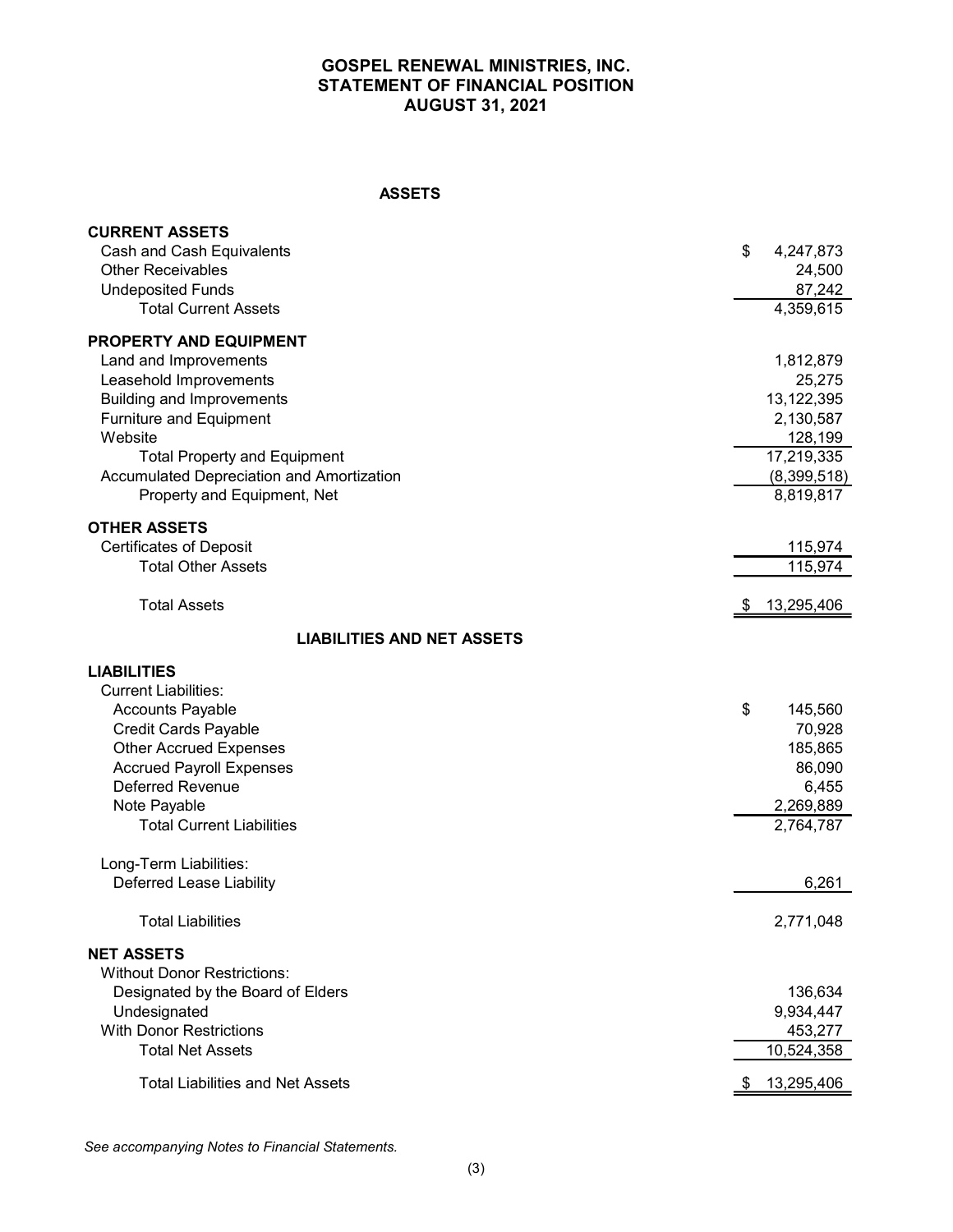#### GOSPEL RENEWAL MINISTRIES, INC. STATEMENT OF ACTIVITIES YEAR ENDED AUGUST 31, 2021

| YEAR ENDED AUGUST 31, 2021                             |                      |                  |                             |
|--------------------------------------------------------|----------------------|------------------|-----------------------------|
|                                                        | <b>Net Assets</b>    |                  |                             |
|                                                        | <b>Without Donor</b> | With Donor       |                             |
|                                                        | Restrictions         | Restrictions     | Total                       |
| <b>REVENUE</b>                                         |                      |                  |                             |
| Contributions                                          | 5,923,281            | \$<br>247,822    | 6,171,103<br>\$             |
| Paycheck Protection Program Revenue                    | 598,834              |                  | 598,834                     |
| <b>Tuition and Fees</b>                                | 267,091              |                  | 267,091                     |
| Other Income                                           | 6,571                |                  | 6,571                       |
| Rental Income<br>Net Assets Released from Restrictions | 206,636              |                  | 206,636                     |
| <b>Total Revenue</b>                                   | 247,090<br>7,249,503 | (247,090)<br>732 | 7,250,235                   |
| <b>EXPENSES</b>                                        |                      |                  |                             |
| Program Expenses:                                      |                      |                  |                             |
| NextGen Kids                                           | 456,661              |                  | 456,661                     |
| <b>NextGen Students</b>                                | 575,620              |                  | 575,620                     |
| Serve Ministry                                         | 407,483              |                  | 407,483                     |
| Production                                             | 174,935              |                  | 174,935                     |
| <b>Worship Ministry</b>                                | 602,016              |                  | 602,016                     |
| <b>Community Life</b>                                  | 375,207              |                  | 375,207                     |
| Women's Retreat                                        | 1,578                |                  | 1,578                       |
| Senior Leadership                                      | 1,320,400            |                  | 1,320,400                   |
| Leadership Development                                 | 103,128              |                  | 103,128                     |
| <b>TOT Time Ministry</b>                               | 262,113              |                  | 262,113                     |
| <b>Total Program Expenses</b>                          | 4,279,141            |                  | 4,279,141                   |
| <b>Supporting Services Expenses:</b>                   |                      |                  |                             |
| <b>General and Administrative</b>                      | 1,091,312            |                  | 1,091,312                   |
| Facilities                                             | 512,612              |                  | 512,612                     |
| Information Technology                                 | 254,283              |                  | 254,283                     |
| Communications                                         | 289,799              | $\blacksquare$   | 289,799                     |
| <b>Total Supporting Services Expenses</b>              | 2,148,006            | $\blacksquare$   | $\overline{2,}148,006$      |
| <b>Total Expenses</b>                                  | 6,427,147            |                  | 6,427,147                   |
| <b>CHANGE IN NET ASSETS</b>                            | 822,356              | 732              | 823,088                     |
| Net Assets - Beginning of Year                         | 9,248,725            | 452,545          | 9,701,270                   |
| <b>NET ASSETS - END OF YEAR</b>                        | 10,071,081<br>S.     | 453,277<br>\$    | 10,524,358<br>$\frac{1}{2}$ |

See accompanying Notes to Financial Statements.